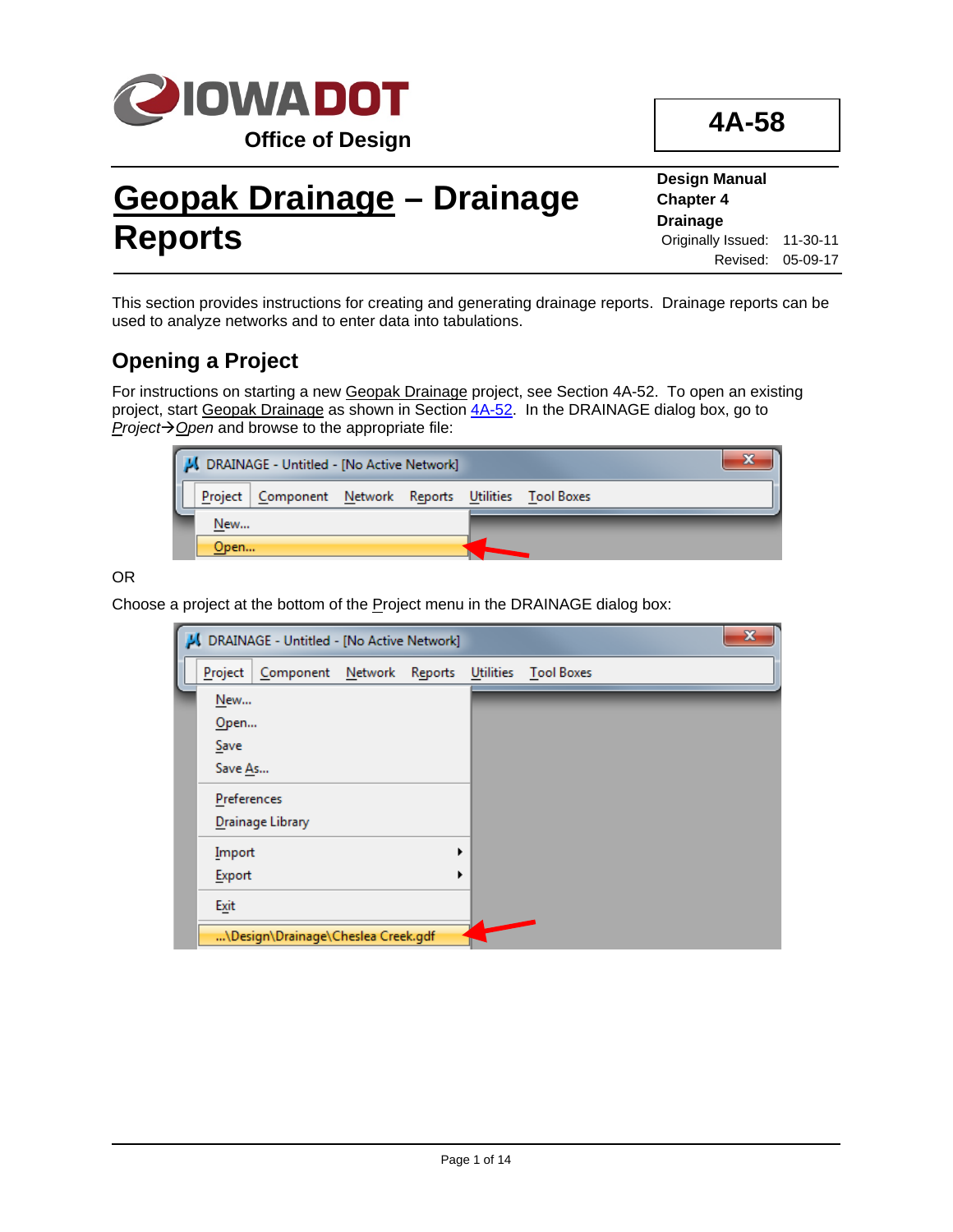### **Creating a Drainage Report**

Drainage reports can be created in several ways:

• Choosing one of the options from the Reports menu in the DRAINAGE dialog box:

| DRAINAGE - Cheslea Creek.gdf - [No Active Network]           |                                                              |  |  |  |  |  |  |  |  |  |  |  |
|--------------------------------------------------------------|--------------------------------------------------------------|--|--|--|--|--|--|--|--|--|--|--|
| Reports Utilities Tool Boxes<br>Component Network<br>Project |                                                              |  |  |  |  |  |  |  |  |  |  |  |
|                                                              | <b>Drainage Areas</b><br>Inlets<br><b>Storm Drains/Links</b> |  |  |  |  |  |  |  |  |  |  |  |
|                                                              | Builder<br>Generate                                          |  |  |  |  |  |  |  |  |  |  |  |

• Using the Drainage Reports toolbox accessed through the DRAINAGE dialog box:



The Drainage Reports tool box will appear. Designers have several options to choose from:



• Using the Drainage Tool box accessed through the DRAINAGE dialog box:

|         | DRAINAGE - Cheslea Creek.gdf - [No Active Network] |  |  |      |  |
|---------|----------------------------------------------------|--|--|------|--|
| Project | Component Network Reports Utilities   Tool Boxes   |  |  |      |  |
|         |                                                    |  |  | Main |  |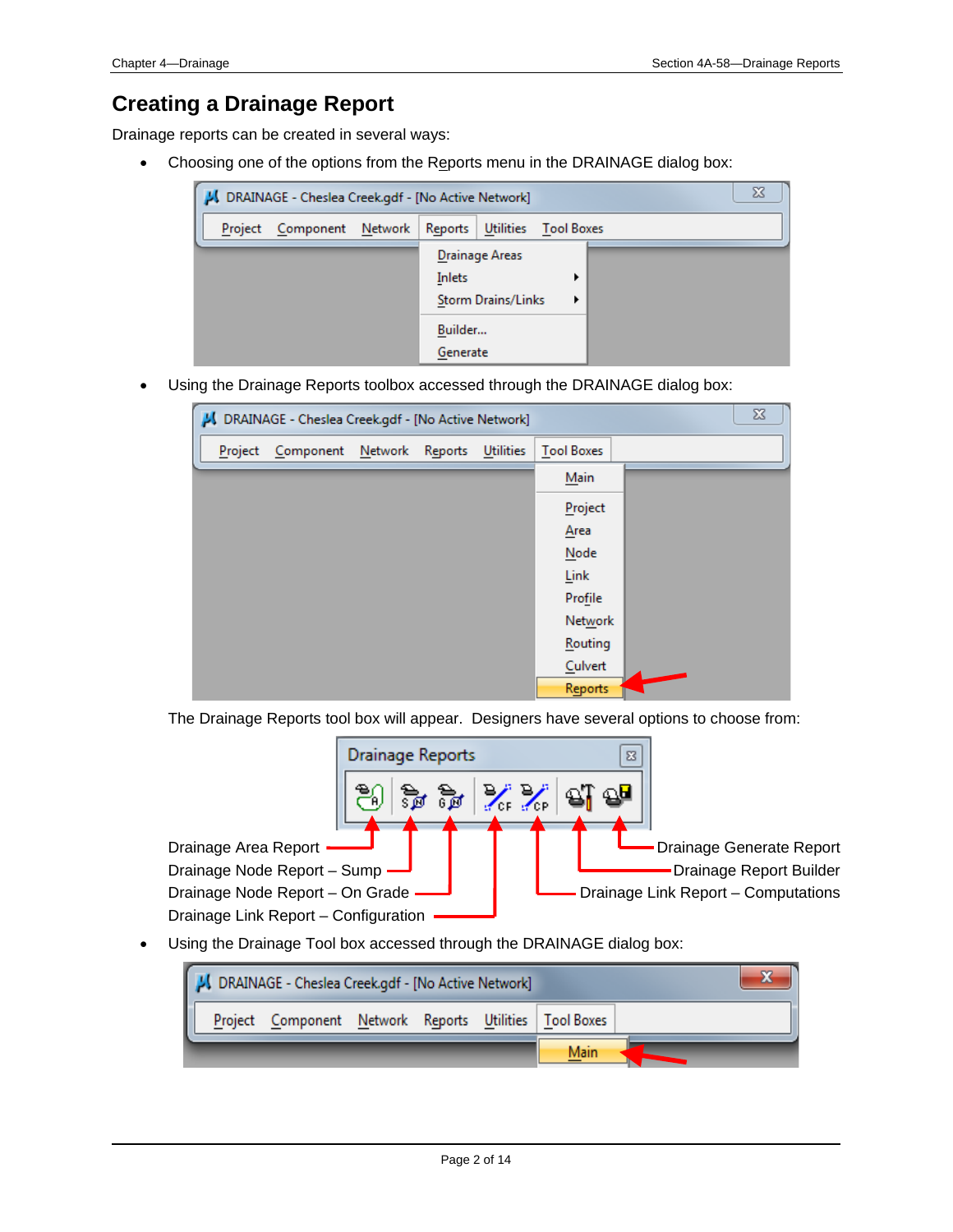The following tool box will appear:

| <b>Drainage Tool Box</b>       |                           |    | 器                                    |
|--------------------------------|---------------------------|----|--------------------------------------|
| n<br>個別など自殺*                   | -80                       | 조  |                                      |
|                                | 鹗                         | 1  | Drainage Area Report                 |
| <b>Click this icon</b>         | ্রী                       | 2  | Drainage Node Report - Sump          |
| and hold the<br>mouse button   | ীৱ                        | 3  | Drainage Node Report - On Grade      |
| down until the                 | $\mathcal{L}_\mathrm{rf}$ |    | Drainage Link Report - Configuration |
| menu appears,<br>then choose a | ╳                         | 5. | Drainage Link Report - Computations  |
| report option                  | ୍ଷା                       | 6  | Drainage Report Builder              |
|                                | ୟ⊌                        |    | Drainage Generate Report             |
|                                | <b>The State</b>          |    | Open as ToolBox                      |

Regardless of the method designers use to create a report, several report options are available:

- Drainage Area Report
- Drainage Node Report Sump
- Drainage Node Report On Grade
- Drainage Link Report Configuration
- Drainage Link Report Computations
- Drainage Report Builder
- Drainage Generate Report

The first five options are preset reports – the information they generate cannot be changed. The last two options allow designers to custom build reports, create a preference file, and generate a report.

#### **Drainage Area Report**

Choosing the Drainage Area Report option produces a report similar to the following:

|                   | Drainage Area Summary |                  |                |                     |                  |                      | $\Sigma$<br>$\Box$<br>$\qquad \qquad \Box$ |
|-------------------|-----------------------|------------------|----------------|---------------------|------------------|----------------------|--------------------------------------------|
|                   | <b>Identification</b> | Runoff C         | Drainage Area  | Time of Conc.       | <b>Time Used</b> | Intensity            | Discharge                                  |
|                   | $E_{5}$               | 0.950            | 0.102          | 5.00                | 5.000            | 6.000                | 0.580                                      |
|                   | $  -4$<br>$  -3$      | 0.950<br>0.950   | 0.208<br>0.147 | 5.00<br>5.00        | 5.000<br>5.000   | 6.000<br>6.000       | 1.186<br>0.840                             |
| Click on a        | $ -2 $                | 0.950            | 0.133          | 5.00                | 5.000            | 6.000                | 0.761                                      |
| drainage area,    | $1-1$                 | 0.950            | 0.133          | 5.00                | 5.000            | 6.000                | 0.757                                      |
| then click on the |                       |                  |                |                     |                  |                      |                                            |
| Modify Items-     |                       |                  |                |                     |                  |                      |                                            |
| icon to modify it |                       |                  |                |                     |                  |                      |                                            |
|                   |                       |                  |                |                     |                  |                      |                                            |
|                   | Network:              | Active Network v |                |                     |                  | <b>Window Center</b> |                                            |
|                   | ASCII File:           |                  |                | EAB<br>Modify Items |                  | Highlight            | Apply                                      |

The report will list all of the drainage areas in the file or model unless *Network:* is set for Active Network. Refer to Select Active Network in Section 4A-56. If Active Network is chosen, only those drainage areas for the active network will be listed.

Drainage areas can be modified by clicking on a drainage area and clicking the Modify Items icon  $\Box$ . This opens the Drainage Area Definition dialog box. See Section 4A-54 for more on editing drainage areas.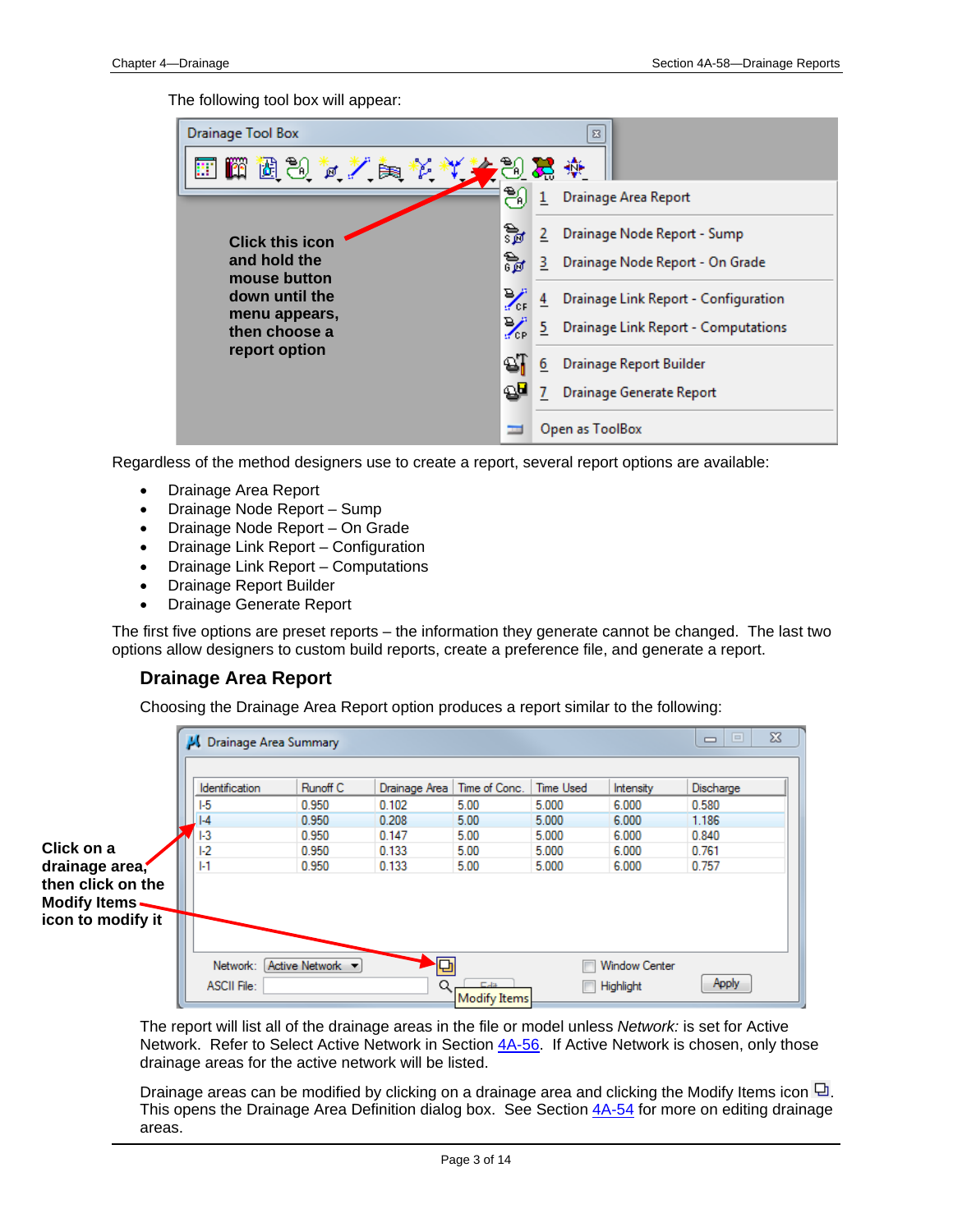#### **Drainage Node Report – Sump**

Choosing the Drainage Node Report – Sump option produces a report of intakes located in sags, similar to the following:



The report will list all of the sag intakes in the file or model unless *Network:* is set for Active Network. Refer to Select Active Network in Section 4A-56. If Active Network is chosen, only those sag intakes for the active network will be listed.

Sag intakes can be modified by clicking on an intake and clicking the Modify Items icon  $\Box$ . This opens the Node Configuration - Properties dialog box. See Section 4A-53 for more on editing intakes.

#### **Drainage Node Report – On Grade**

Choosing the Drainage Node Report – On Grade option produces a report of intakes located ongrade similar to the following:



The report will list all of the on-grade intakes in the file or model unless *Network:* is set for Active Network. Refer to Select Active Network in Section 4A-56. If Active Network is chosen, only those on-grade intakes for the active network will be listed.

On-grade intakes can be modified by clicking on an intake and clicking the Modify Items icon  $\Box$ . This opens the Node Configuration - Properties dialog box. See Section 4A-53 for more on editing intakes.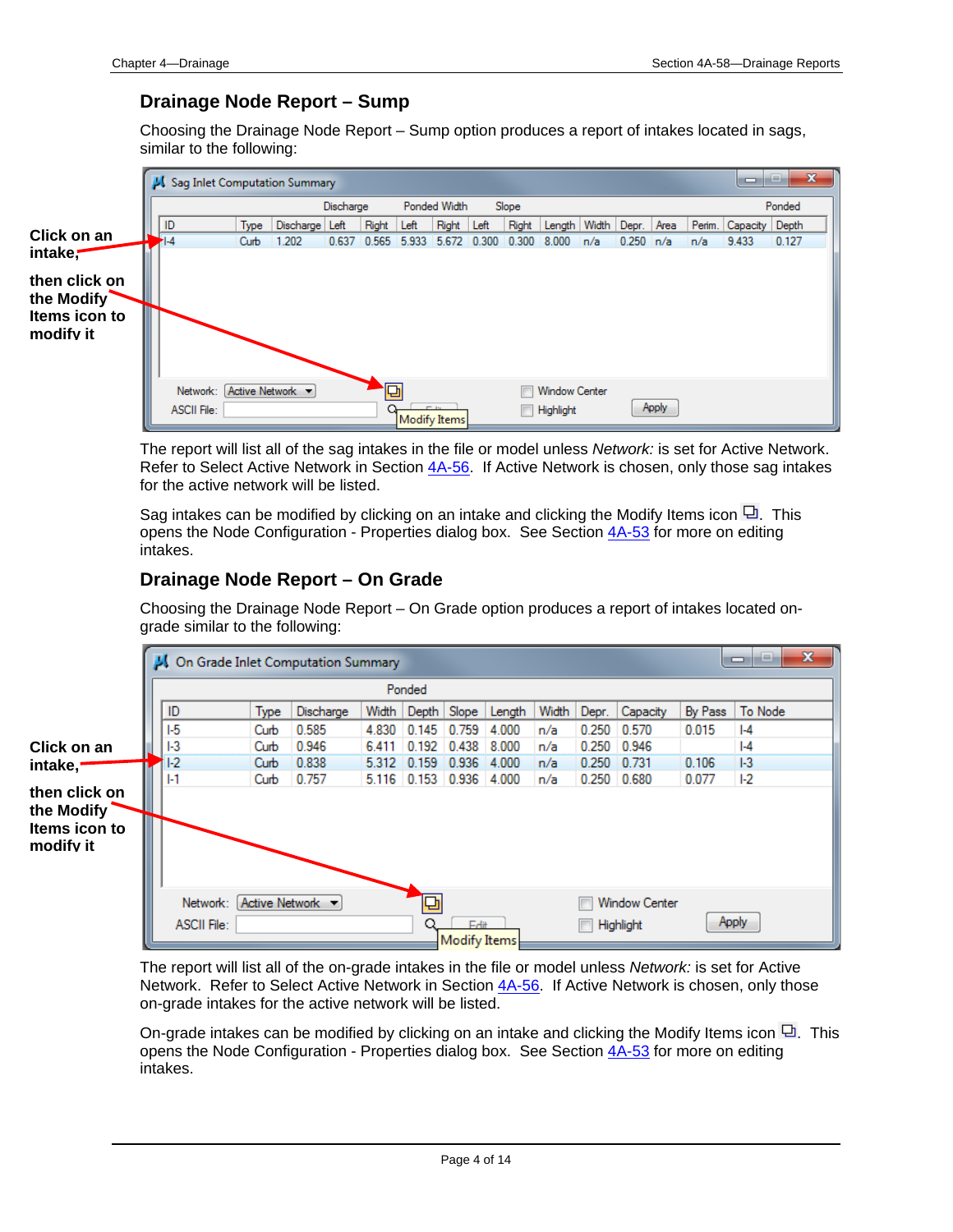#### **Drainage Link Report – Configuration**

Choosing the Drainage Link Report – Configuration option produces a pipe configuration properties report similar to the following:

|                                                                                 | Storm Drain Configuration Summary for Network 1 - Calculations Current | Upstream | Downstream     |           |                     |  |               |                      |               |       | Upstream | $\mathbf{x}$<br>▭<br>Downstream |
|---------------------------------------------------------------------------------|------------------------------------------------------------------------|----------|----------------|-----------|---------------------|--|---------------|----------------------|---------------|-------|----------|---------------------------------|
|                                                                                 | ID                                                                     | ID       | ID             | Discharge | Length Shape #      |  | Rise          | Span   n             |               | Slope | Invert   | Invert                          |
|                                                                                 | P-5                                                                    | $1-5$    | Outlet 1       | 3.298     | 18.509 Circul 1     |  | 1.250         | n/a                  | $0.013$ 0.400 |       | 1125.235 | 1125.161                        |
|                                                                                 | $P-4$                                                                  | $  -4$   | 1-5            | 2.896     | 94.000 Circul 1     |  | $1.250$ $n/a$ |                      | $0.013$ 0.400 |       | 1125.611 | 1125.235                        |
|                                                                                 | $P-3$                                                                  | $1-3$    | $  -4$         | 1.998     | 112.00 Circul 1     |  | $1.250$ $n/a$ |                      | $0.013$ 0.400 |       | 1126.059 | 1125.611                        |
| Click on a                                                                      | $P-2$                                                                  | $ -2 $   | H <sub>3</sub> | 1.372     | 143.00 Circul 1     |  | $1.250$ $n/a$ |                      | $0.013$ 0.784 |       | 1127.180 | 1126.059                        |
|                                                                                 | P-1                                                                    | $  - 1$  | E <sub>2</sub> | 0.757     | 132.95 Circul 1     |  | $1.250$ n/a   |                      | $0.013$ 0.958 |       | 1128.453 | 1127.180                        |
| pipe, <sup>.</sup><br>then click on<br>the Modify <sup>-</sup><br>Items icon to |                                                                        |          |                |           |                     |  |               |                      |               |       |          |                                 |
| modifv it                                                                       |                                                                        |          |                | 何         |                     |  |               | <b>Window Center</b> |               |       |          |                                 |
|                                                                                 | ASCII File:                                                            |          |                |           | <b>Modify Items</b> |  | Highlight     |                      |               | Apply |          |                                 |

The report will list all of the pipes in the file or model unless *Network:* is set for Active Network. Refer to Select Active Network in Section 4A-56. If Active Network is chosen, only those pipes for the active network will be listed.

Pipes can be modified by clicking on a pipe and clicking the Modify Items icon  $\Box$ . This opens the Link Configuration Definition dialog box. See Section 4A-55 for more on editing intakes.

#### **Drainage Link Report – Computations**

Choosing the Drainage Link Report – Computations option produces a pipe computation report similar to the following:

|               |                    |                | A Storm Drain Hydraulic Calculation Summary for Network 1 - Calculations Current |            |              |                  |                      |            |       |                |                   | o                             | $\mathbf{x}$<br>ш |
|---------------|--------------------|----------------|----------------------------------------------------------------------------------|------------|--------------|------------------|----------------------|------------|-------|----------------|-------------------|-------------------------------|-------------------|
|               |                    | Upstream       | Downstream                                                                       | Upstream   | Downstream   |                  |                      |            |       | <b>Uniform</b> |                   | Actual                        |                   |
|               | ID                 | ID             | ID                                                                               | <b>HGL</b> | <b>HGL</b>   | Discharge        | Capacity             | Slope Loss |       |                |                   | Velocity Depth Velocity Depth |                   |
|               | P-5                | $E_{\rm b}$    | Outlet 1                                                                         | 1126.063   | 1125.893     | 3.298            | 4.086                | 0.398      | 0.000 | 3.699          | $0.853 \pm 4.416$ |                               | 0.732             |
|               | $P-4$              | $  -4$         | 1-5                                                                              | 1126.414   | 1126.063     | 2.896            | 4.086                | 0.397      | 0.000 | 3.600          | 0.779             | 3.356                         | 0.828             |
|               | $P-3$              | H <sub>3</sub> | $  -4$                                                                           | 1126,710   | 1126,414     | 1.998            | 4.086                | 0.406      | 0.000 | 3.329          | $0.614$   2.397   |                               | 0.803             |
| Click on a    | $P-2$              | $ -2 $         | $1-3$                                                                            | 1127.691   | 1126.476     | 1.372            | 5.719                | 0.782      | 0.000 | 3.826          | $0.417$ 3.826     |                               | 0.417             |
|               | P-1                | $  - 1$        | $ -2 $                                                                           | 1128.892   | 1127.472     | 0.757            | 6.321                | 0.957      | 0.000 | 3.471          | 0.292 3.471       |                               | 0.292             |
| pipe,         |                    |                |                                                                                  |            |              |                  |                      |            |       |                |                   |                               |                   |
| then click on |                    |                |                                                                                  |            |              |                  |                      |            |       |                |                   |                               |                   |
|               |                    |                |                                                                                  |            |              |                  |                      |            |       |                |                   |                               |                   |
| the Modify    |                    |                |                                                                                  |            |              |                  |                      |            |       |                |                   |                               |                   |
| Items icon to |                    |                |                                                                                  |            |              |                  |                      |            |       |                |                   |                               |                   |
| modify it     |                    |                |                                                                                  | 恒          |              |                  | <b>Window Center</b> |            |       |                |                   |                               |                   |
|               | <b>ASCII File:</b> |                |                                                                                  |            | Modify Items | <b>Highlight</b> |                      |            | Apply |                |                   |                               |                   |

The report will list all of the pipes in the file or model unless *Network:* is set for Active Network. Refer to Select Active Network in Section 4A-56. If Active Network is chosen, only those pipes for the active network will be listed.

Pipes can be modified by clicking on a pipe and clicking the Modify Items icon  $\Box$ . This opens the Link Configuration Definition dialog box. See Section 4A-55 for more on editing intakes.

The five reports discussed above can be saved to a folder as an ASCII file. This information can then be placed in a spread sheet. The process begins by selecting a location to place the report (typically in the Drainage folder). Click on the browse icon  $\alpha$  in any of the reports and browse to the desired folder location. Type in a file name (in this case, a report for Drainage Node Report – On Grade is being generated), see below.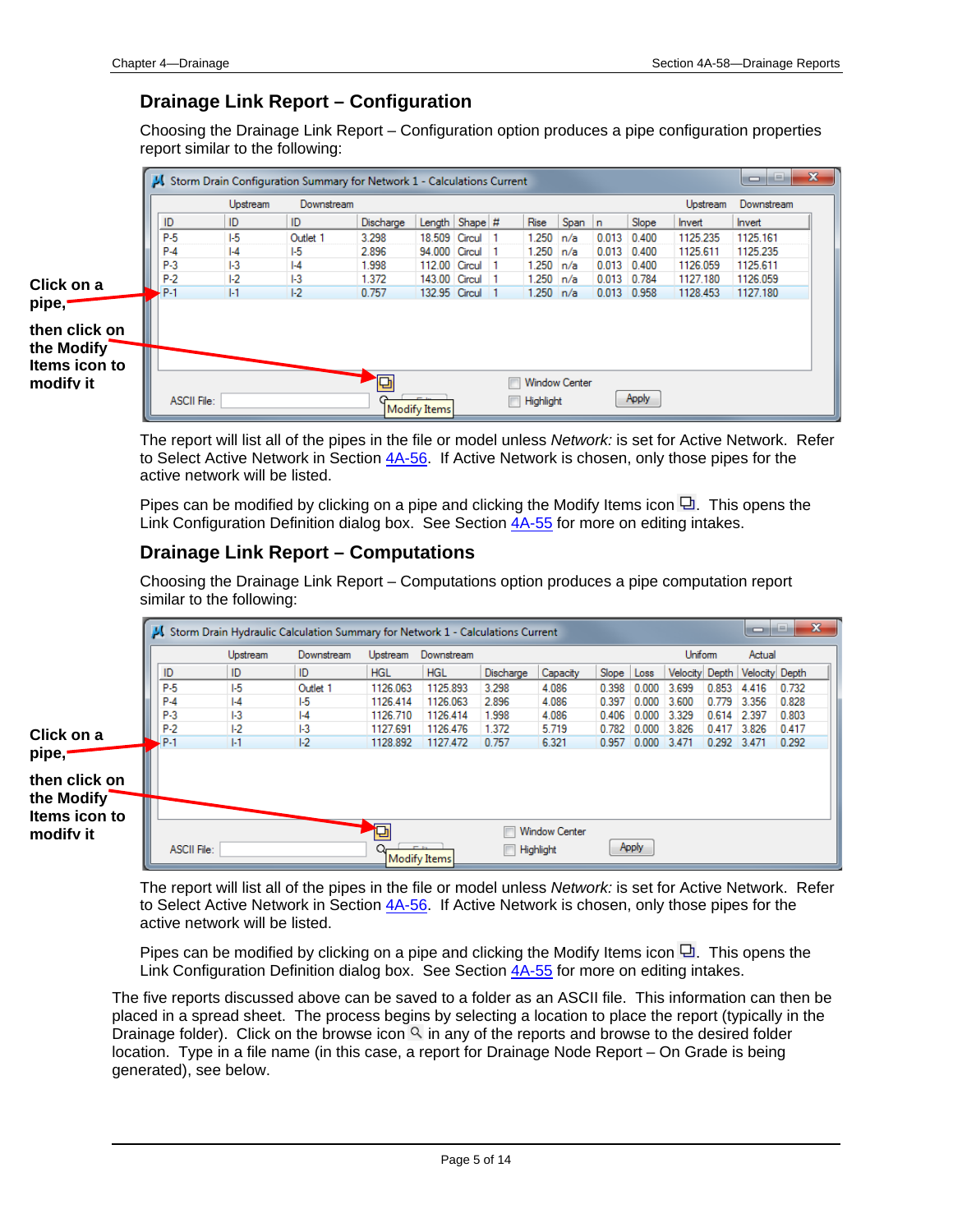| Save in:             | Drainage      | $\overline{\phantom{a}}$    | $0$ $0$ $0$ $1$ |        |             | $3$ $\overline{\ }$ |
|----------------------|---------------|-----------------------------|-----------------|--------|-------------|---------------------|
|                      | Name          |                             | Date modified   | Type   | <b>Size</b> |                     |
| <b>Recent Places</b> |               | No items match your search. |                 |        |             |                     |
| Desktop              |               |                             |                 |        |             |                     |
| ويتك<br>Libraries    |               |                             |                 |        |             |                     |
| Computer             |               |                             |                 |        |             |                     |
| Network              |               |                             |                 |        |             |                     |
|                      | File name:    | On-grade Intakes            | Save            |        |             |                     |
|                      | Save as type: | "sum"                       | ▼               | Cancel |             |                     |

Click on Save. The file will not be created yet. Return to the report summary and click Apply to create the file:

| On Grade Inlet Computation Summary  |      |                                                   |         |        |       |                     |      |               |                                   |       | $\mathbf x$<br>e<br>▭ |
|-------------------------------------|------|---------------------------------------------------|---------|--------|-------|---------------------|------|---------------|-----------------------------------|-------|-----------------------|
|                                     |      |                                                   |         | Ponded |       |                     |      |               |                                   |       |                       |
| ID                                  | Type | Discharge                                         | Width   | Depth  | Slope | Length Width        |      | Depr.         | Capacity                          |       | By Pas: To Node       |
| E                                   | Curb | 0.585                                             | 4 8 3 0 | 0.145  | 0.759 | 4.000               | In/a | 0.250         | 0.570                             | 0.015 | A                     |
| 1-3                                 | Curb | 0.946                                             | 6.411   | 0.192  | 0.438 | 8.000               | In/a | 0.250         | 0.946                             |       | $  -4$                |
| F <sub>2</sub>                      | Curb | 0.838                                             | 5.312   | 0.159  | 0.936 | 4.000               | n/a  | 0.250         | 0.731                             | 0.106 | $1-3$                 |
| $  - 1$                             | Curb | 0.757                                             | 5.116   | 0.153  |       | $0.936$ 4.000 $n/a$ |      | $0.250$ 0.680 |                                   | 0.077 | $ 1-2 $               |
| Click apply to create the .sum file |      |                                                   |         |        |       |                     |      |               |                                   |       |                       |
| Network:<br>ASCII File:             |      | Active Network •<br>Drainage\On-grade Intakes.sum |         | 던<br>Q | Edit  |                     |      |               | <b>Window Center</b><br>Highlight |       | <b>Apply</b>          |

A .sum file will be created (in this case, On-grade Intakes.sum). To open the file, right click on the file, use the *Open with* option, and choose Notepad:

| On-grade Intakes.sum |  |
|----------------------|--|
| <b>Open</b>          |  |
| Edit                 |  |
| Open with            |  |

To copy the data into a spread sheet, go to *EditSelect All*. This will highlight all of the data, see below. Go to *Edit* $\rightarrow$  *Copy*.

|                                                                                  | -9<br>▭<br>On-grade Intakes.sum - Notepad |                                               |                                 |                                                  |                                           |                                           |                                    |                                           |                                           |                            |                                 |  |                 | C <sub>1</sub><br>m    |
|----------------------------------------------------------------------------------|-------------------------------------------|-----------------------------------------------|---------------------------------|--------------------------------------------------|-------------------------------------------|-------------------------------------------|------------------------------------|-------------------------------------------|-------------------------------------------|----------------------------|---------------------------------|--|-----------------|------------------------|
| File                                                                             | Edit                                      | Format View Help                              |                                 |                                                  |                                           |                                           |                                    |                                           |                                           |                            |                                 |  |                 |                        |
| $\begin{array}{c} \nID \\ \nI - 5 \\ \nI - 3 \\ \nI - 2 \\ \nI - 1\n\end{array}$ | Tvpe<br>Curb<br>Curb<br>Curb<br>Curb      | Discharge<br>0.585<br>0.946<br>0.838<br>0.757 | .830<br>6.411<br>5.312<br>5.116 | <b>Width</b><br>0.145<br>0.192<br>0.159<br>0.153 | Depth<br>0.759<br>0.438<br>0.936<br>0.936 | Slope<br>4.000<br>8.000<br>4.000<br>4.000 | Length<br>n/a<br>n/a<br>n/a<br>n/a | width<br>0.250<br>0.250<br>0.250<br>0.250 | Depr.<br>0.570<br>0.946<br>0.731<br>0.680 | Capacity<br>0.106<br>0.077 | т –4<br>1-4<br>$T - 3$<br>$T-2$ |  | By Pass To Node | $\sim$<br>$=$<br>$  -$ |
|                                                                                  |                                           |                                               |                                 |                                                  |                                           |                                           |                                    |                                           |                                           |                            |                                 |  |                 | ШI                     |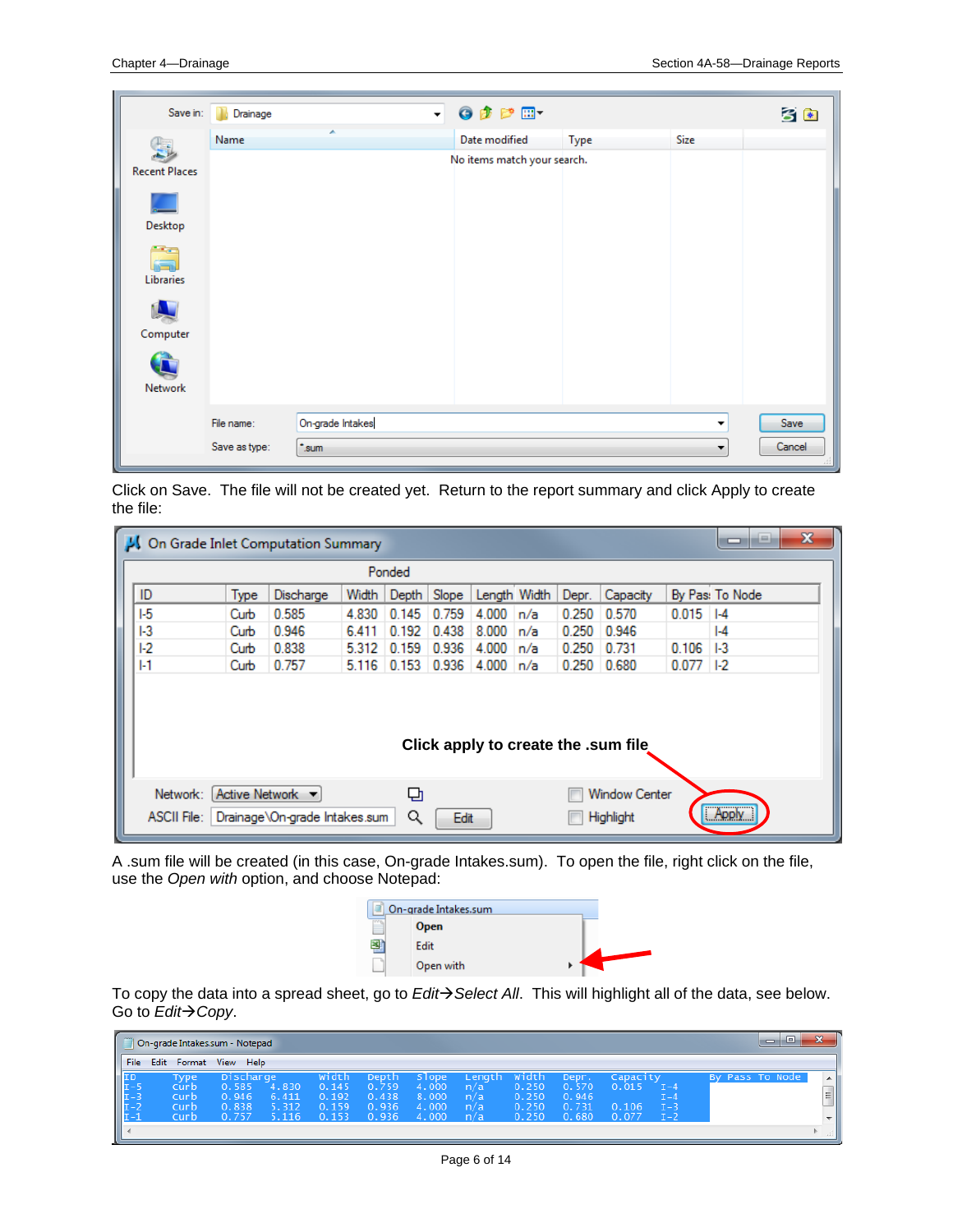Open a spreadsheet. Click on *Paste* to place the data into the spreadsheet:

| 멻              | Ы                                          | $-17 - 6 - 0$                                 | Ψ                   |             |                                                        |                                   |                                                                              |                  | On-Grade Intakes.xls [Compatibility Mode] - Microsoft Excel  |             |                                                                |                        | ▣<br>$\Box$                                   |                |
|----------------|--------------------------------------------|-----------------------------------------------|---------------------|-------------|--------------------------------------------------------|-----------------------------------|------------------------------------------------------------------------------|------------------|--------------------------------------------------------------|-------------|----------------------------------------------------------------|------------------------|-----------------------------------------------|----------------|
|                | Home                                       | Insert                                        | Page Layout         |             | Formulas                                               | Data                              | Review                                                                       | View             | Add-Ins                                                      | Get Started |                                                                |                        | $\odot$                                       | $\Box$         |
|                | Y.<br>h<br>Paste<br>Clipboard <sup>5</sup> | Calibri<br>$\mathbf{B}$<br>$\mathcal{I}$<br>U | $-111$<br>Ħ<br>Font | $A^A$<br>п. | 喜<br>$\equiv$<br>$\equiv$<br>畐<br>圖<br>铜铜<br>Alignment | 量<br>■ 團*<br>$\frac{30}{2}$<br>15 | General<br>$$ - \frac{9}{6}$ ,<br>$^{+.0}_{-0.0}$ . $^{0.3}_{0.0}$<br>Number | Cell Styles<br>履 | Conditional Formatting<br>Format as Table *<br><b>Styles</b> |             | $\frac{m}{H}$ = Insert $\tau$<br>Delete *<br>Format *<br>Cells | $\Sigma$ -<br>同一<br>Q- | Sort & Find &<br>Filter * Select *<br>Editing |                |
|                | T <sub>25</sub>                            | $\overline{\phantom{a}}$                      |                     | $f_x$       |                                                        |                                   |                                                                              |                  |                                                              |             |                                                                |                        |                                               | ×.             |
|                | A                                          | В                                             | Ċ                   | D           | E                                                      | F                                 | G                                                                            | н                |                                                              |             | K.                                                             |                        | M                                             |                |
| 1              | ID                                         | <b>Type</b>                                   | Discharge Width     |             | Depth                                                  | Slope                             | Length                                                                       | Width            | Depr.                                                        | Capacity    | <b>By Pass</b>                                                 | <b>To Node</b>         |                                               |                |
| 2              | $1-5$                                      | Curb                                          | 0.585               | 4.83        | 0.145                                                  | 0.759                             |                                                                              | $4 \nvert n/a$   | 0.25                                                         | 0.57        | $0.015$ I-4                                                    |                        |                                               |                |
| 3              | $I-3$                                      | Curb                                          | 0.946               | 6.411       | 0.192                                                  | 0.438                             |                                                                              | $8 \ln/a$        | 0.25                                                         | 0.946       |                                                                | $ -4$                  |                                               |                |
| 4              | $I-2$                                      | Curb                                          | 0.838               | 5.312       | 0.159                                                  | 0.936                             |                                                                              | $4 \nvert n/a$   | 0.25                                                         | 0.731       | $0.106$ I-3                                                    |                        |                                               |                |
| 5              | $1-1$                                      | Curb                                          | 0.757               | 5.116       | 0.153                                                  | 0.936                             |                                                                              | $4 \nvert n/a$   | 0.25                                                         | 0.68        | $0.077$ I-2                                                    |                        |                                               |                |
| 6              |                                            |                                               |                     |             |                                                        |                                   |                                                                              |                  |                                                              |             |                                                                |                        |                                               |                |
| $\overline{7}$ |                                            |                                               |                     |             |                                                        |                                   |                                                                              |                  |                                                              |             |                                                                |                        |                                               |                |
| 8              |                                            |                                               |                     |             |                                                        |                                   |                                                                              |                  |                                                              |             |                                                                |                        |                                               |                |
| 9              |                                            |                                               |                     |             |                                                        |                                   |                                                                              |                  |                                                              |             |                                                                |                        |                                               |                |
| $H + F$        | H.                                         | Sheet1 $\angle$                               | Sheet <sub>2</sub>  | Sheet3 / C  |                                                        |                                   |                                                                              |                  |                                                              |             | III                                                            |                        |                                               |                |
| Ready          |                                            |                                               |                     |             |                                                        |                                   |                                                                              |                  |                                                              |             | 田口凹<br>100%                                                    | $\left( =\right)$      | Ū                                             | $^{\circledR}$ |

To build custom reports, designers need to use the Drainage Report Builder. Custom reports can be generated using either the Drainage Report Builder or the Drainage Generate Report option.

#### **Drainage Report Builder**

Choosing the Drainage Report Builder option opens the following dialog box:

| <b>Report File</b><br>Component Report Basis: [Area]<br>Component Data: Area                                                                                                                                                                                                                                         | Include Active Network Only                                      | Toggle this on to<br>create and/or<br>generate a report                                                    |
|----------------------------------------------------------------------------------------------------------------------------------------------------------------------------------------------------------------------------------------------------------------------------------------------------------------------|------------------------------------------------------------------|------------------------------------------------------------------------------------------------------------|
| Available Data:<br>Area - $ID$<br>Area - Description<br>E<br>Area - Time of Concentration<br>Area - Tc Used<br>Area - Discharge<br>Area - Intensity<br>Area - Composite C Value<br>Area - Composite Area<br>Area - Total Subarea C Valu<br>Area - Total Subarea<br>Area - Remainder C Value<br>Area - Remainder Area | Report Data:<br>include ><br>$<$ Exclude<br>Move Up<br>Move Down | for an active<br>network only.<br>Toggle off to<br>create and/or<br>generate a report<br>for all networks. |
| Output<br>Default Output File Name:<br>Default Output File Extension:   lis<br><b>Include Field Names</b>                                                                                                                                                                                                            | Q<br>Decimal Places: $[0 \; \star]$<br>Delimiter: Comma          | Generate<br>View                                                                                           |

Choose a Component Report Basis (Area for this example):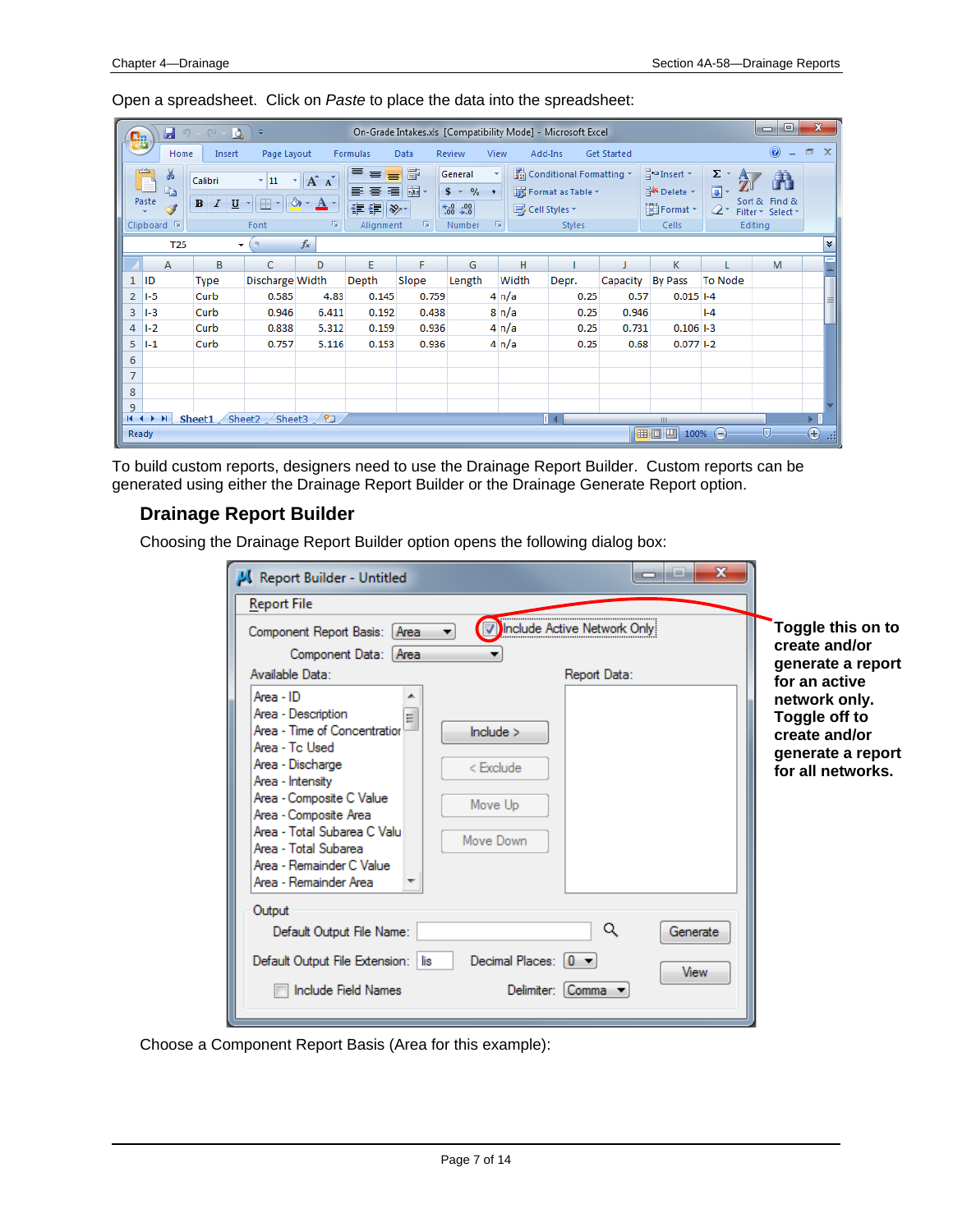| K Report Builder - Untitled |         |  |
|-----------------------------|---------|--|
| <b>Report File</b>          |         |  |
| Component Report Basis:     | ▶ Area  |  |
| Component Data:             | Inlet   |  |
| Available Data:             | Node    |  |
| Area - ID                   | Link    |  |
| Area - Description          | Culvert |  |

Choose Component Data (Area for this example):

| Report Builder - Untitled     |                |  |  |  |  |  |  |  |
|-------------------------------|----------------|--|--|--|--|--|--|--|
| <b>Report File</b>            |                |  |  |  |  |  |  |  |
| Component Report Basis: [Area | Incl           |  |  |  |  |  |  |  |
| Component Data:               | ▶ Area         |  |  |  |  |  |  |  |
| Available Data:               | Inlet          |  |  |  |  |  |  |  |
| Area - ID                     | Node           |  |  |  |  |  |  |  |
| Area - Description            | From Node (FN) |  |  |  |  |  |  |  |
| Area - Time of Concentrati    | To Node (TN)   |  |  |  |  |  |  |  |
| Area - Tc Used                | Link           |  |  |  |  |  |  |  |
| Arab - Diechama               |                |  |  |  |  |  |  |  |

Choose a desired item under Available Data. Click on *Include>* (or double-click on the item) to add to the Report Data:

| Report Builder - Untitled                                                                                                                                                                | x<br>i=                                                                          |
|------------------------------------------------------------------------------------------------------------------------------------------------------------------------------------------|----------------------------------------------------------------------------------|
| <b>Report File</b>                                                                                                                                                                       |                                                                                  |
| Component Report Basis: Area<br>Component Data: Area                                                                                                                                     | Include Active Network Only                                                      |
| Available Data:                                                                                                                                                                          | Report Data:                                                                     |
| Area - ID<br>∸<br>Area - Description<br>Ė<br>Area - Time of Concentration<br>Area - Tc Used<br>Area - Discharge<br>Area - Intensity<br>Area - Composite C Value<br>Area - Composite Area | $Area - ID$<br>Area - Time of Concentration<br>include ><br>< Exclude<br>Move Up |
| Area - Total Subarea C Valu<br>Area - Total Subarea<br>Area - Remainder C Value<br>Area - Remainder Area                                                                                 | Move Down                                                                        |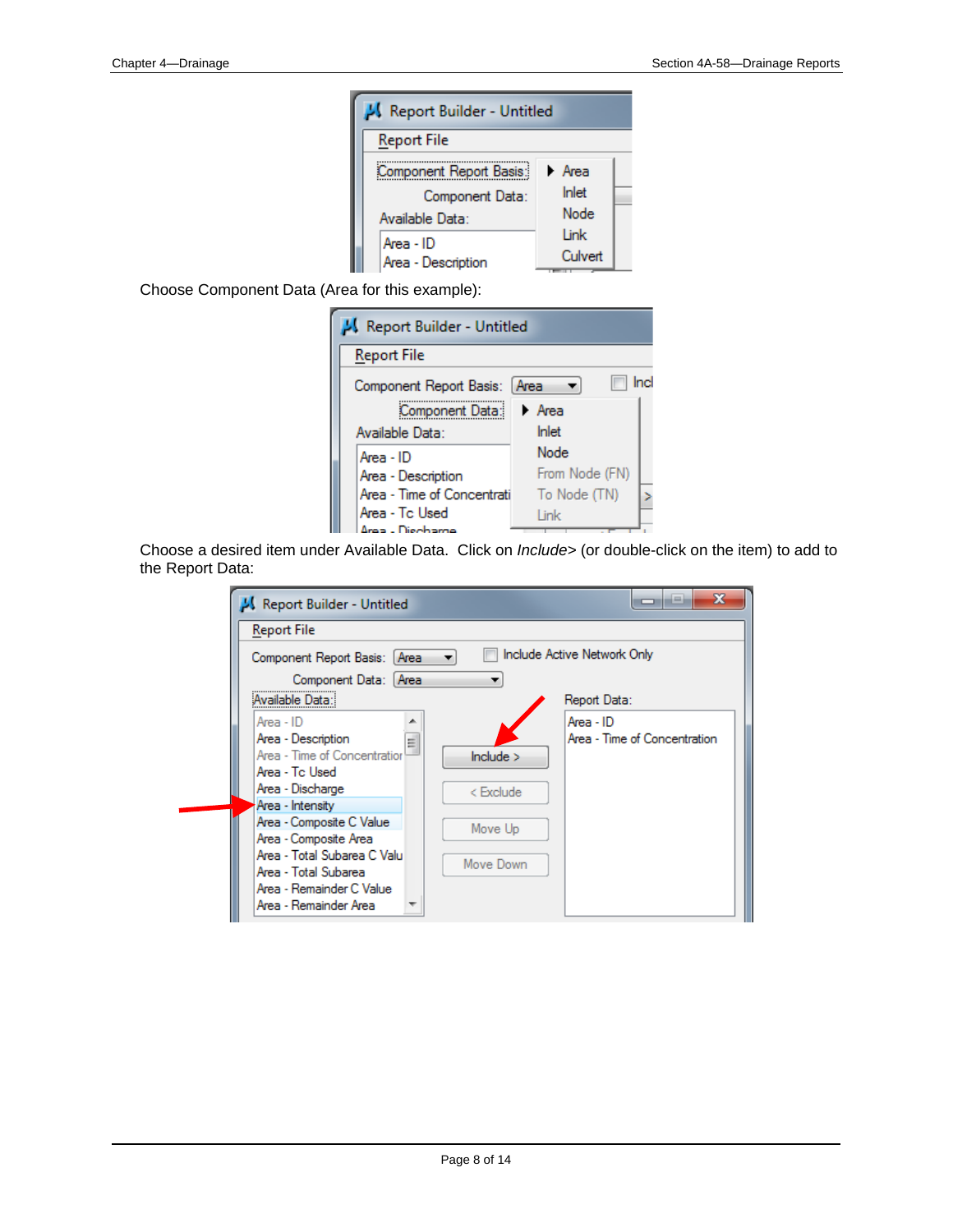To remove an item from the Report Data, choose the item and click *<Exclude* (or double click the item). Designers can move items up or down by clicking on Move Up or Move Down.

| Report Builder - Untitled             | х<br>iш                      |  |  |  |  |  |  |
|---------------------------------------|------------------------------|--|--|--|--|--|--|
| <b>Report File</b>                    |                              |  |  |  |  |  |  |
| Component Report Basis:   Area        | Include Active Network Only  |  |  |  |  |  |  |
| Component Data:   Node                |                              |  |  |  |  |  |  |
| Available Data:<br>Report Data:       |                              |  |  |  |  |  |  |
| Node - Bottom Description<br>┻        | Area - ID                    |  |  |  |  |  |  |
| Node - Pay Item                       | Area - Time of Concentration |  |  |  |  |  |  |
| Node - Bottom X<br>include >          | Area - Intensity             |  |  |  |  |  |  |
| Node - Bottom Y                       | Area - Composite C Value     |  |  |  |  |  |  |
| Node - Bottom Station<br>< Exclude    | Area - Composite Area        |  |  |  |  |  |  |
| Node - Bottom Offset                  | $lnlet - ID$                 |  |  |  |  |  |  |
| Node - Bottom Elevation<br>Move Up    | Inlet - Discharge            |  |  |  |  |  |  |
| Node - Sump Depth                     | Inlet - By Pass Flow         |  |  |  |  |  |  |
| Node - Is Link Base Flow<br>Move Down | Node - Library Item Name     |  |  |  |  |  |  |
| Node - Link Base Flow Type            | Node - Station               |  |  |  |  |  |  |
| Node - Link Base Flow Areal           | Node - Offset                |  |  |  |  |  |  |
| Node - Link Base Flow Disc T          | Node - Bottom Elevation      |  |  |  |  |  |  |

Once the desired items have been selected for the Report Data, a preference file can be created by going to *Report FileSave* and choosing a location to store the file. Choose a name for the file (Drainage Information for this example) and click Save. This will save a .drf file which can be used to generate a custom report. This report can be edited at any time.

| Save in:             | Drainage                        | ▼                           | $0$ $0$ $0$ $0$ $0$ | $3*$   |
|----------------------|---------------------------------|-----------------------------|---------------------|--------|
|                      | Name                            |                             | Date modified       | Type   |
| <b>Recent Places</b> |                                 | No items match your search. |                     |        |
|                      |                                 |                             |                     |        |
| Desktop              |                                 |                             |                     |        |
| Libraries            |                                 |                             |                     |        |
| Computer             | Type in a name<br>for the file, |                             |                     |        |
|                      |                                 |                             |                     |        |
| Network              |                                 | m                           |                     |        |
|                      | File name:                      | Drainage Information        |                     | Save   |
|                      | Save as type:                   | *.drf                       |                     | Cancel |

Two preference files, Intakes and Utility Accesses.drf and Pipes.drf, have been created for filling in Tab 104-5B. These are located in the PWMain\Documents\Standards\RoadDesign\Civil\Drainage folder.

To open a preference file, go to *Report FileOpen*… and browse to the appropriate file. Report Data will populate with the items stored in the preference file.

To generate a report through the Drainage Report Builder, type in a Default Output File Name (Drainage Information for this example), type in csv for the Default Output File Extension, choose the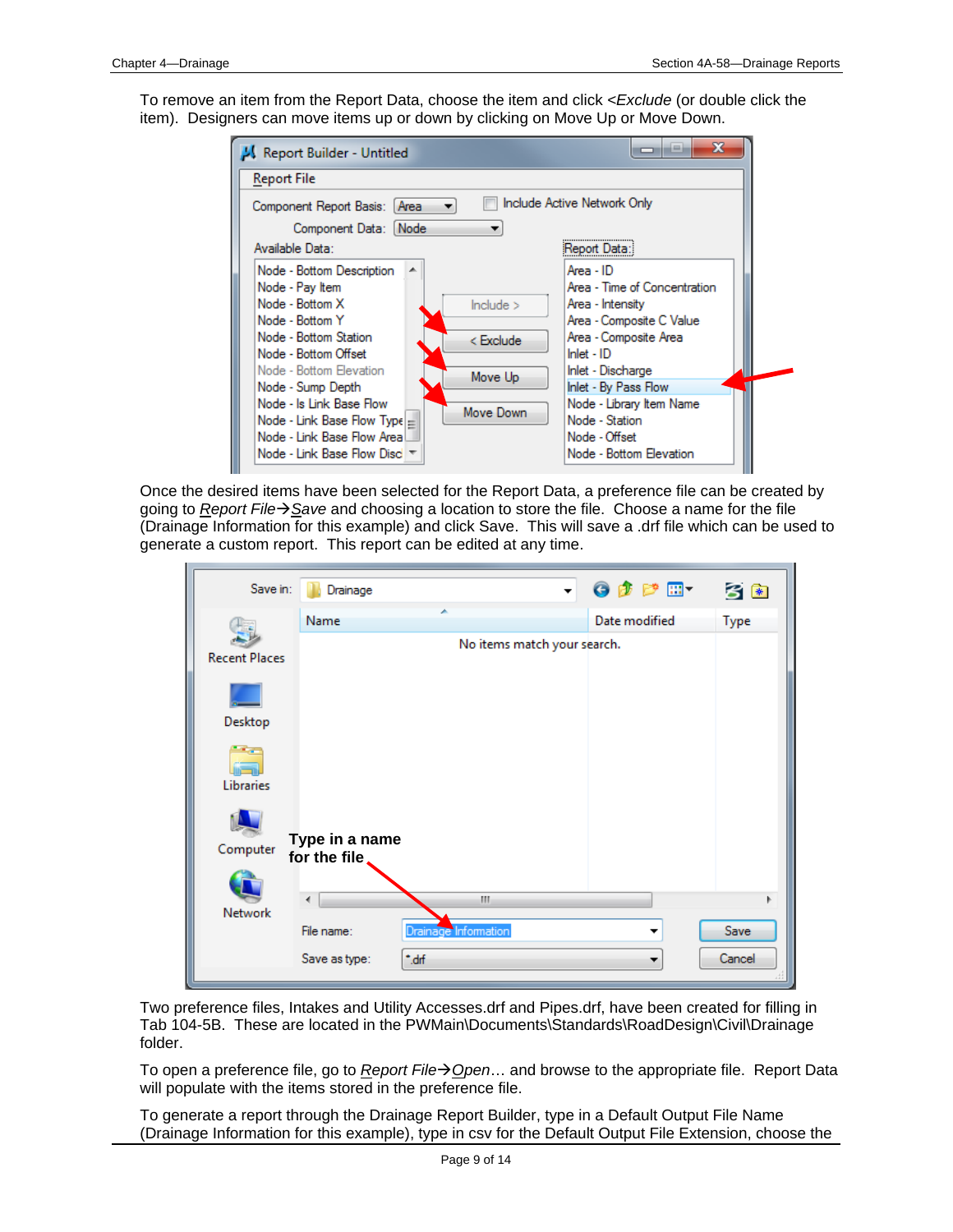number of Decimal Places (2 for this example), and check that Delimiter is set to Comma. Toggle Include Field Names on. This will place the items selected in Report Data as column headings in the spreadsheet.

| K Report Builder - Untitled<br><b>Report File</b>                                                                                                                                                                                                                                     | x<br>لعاره                                                                                                                                                                                                                |
|---------------------------------------------------------------------------------------------------------------------------------------------------------------------------------------------------------------------------------------------------------------------------------------|---------------------------------------------------------------------------------------------------------------------------------------------------------------------------------------------------------------------------|
| Component Report Basis: [Area]                                                                                                                                                                                                                                                        | Include Active Network Only<br>Component Data: Node                                                                                                                                                                       |
| Available Data:<br>Node - ID<br>Node - Description<br>Node - Type<br>Node - Library Item Name<br>Node - Library Item Descripti<br>Node - Reference Chain<br>Node - Reference PGL<br>Node - Reference TIN<br>Node - Station<br>Node - Offset<br>Node - Location X<br>Node - Location Y | Report Data:<br>Area - ID<br>Area - Discharge<br>$\equiv$<br>$lnlet - ID$<br>include ><br>Inlet - Computed Ponded Width<br>Inlet - Computed Ponded Depth<br>< Exclude<br>Node - Library Item Name<br>Move Up<br>Move Down |
| Output<br>Default Output File Name:<br>Toggle this on<br>Include Field Names                                                                                                                                                                                                          | Drainage Information<br>Generate<br>Q<br>Default Output File Extension:   csv   Decimal Places: [2 $\blacktriangleright$ ]<br>View<br>Delimiter: Comma                                                                    |

Click on Generate. This will create a .csv file (Drainage Information.csv for this example) in the same folder as the .dsn (or .drn) file.

| $\mathbf{C}_{12}$ |                                                                              | Ψ                                                                                           |              | Drainage Information.csv - Microsoft Excel                                                                                                                                               |                                                                                                       |                                                                                                       | $\mathbf{x}$<br>$\Box$<br><b>D</b>            |
|-------------------|------------------------------------------------------------------------------|---------------------------------------------------------------------------------------------|--------------|------------------------------------------------------------------------------------------------------------------------------------------------------------------------------------------|-------------------------------------------------------------------------------------------------------|-------------------------------------------------------------------------------------------------------|-----------------------------------------------|
|                   | Home                                                                         | Insert                                                                                      | Page Layout  | Data<br>Review<br>Formulas                                                                                                                                                               | View<br>Add-Ins<br><b>Get Started</b>                                                                 |                                                                                                       | $\circledcirc$<br>$\propto$<br>$\Box$         |
|                   | $\alpha$<br>Ж<br>P<br>G <sub>a</sub><br>Paste<br>Í<br>Clipboard <sup>5</sup> | $\overline{.}$ 11<br>Calibri<br>$\overline{I}$<br>B<br>$\mathbf{B}$<br>$\mathbf{U}$<br>Font | $A^A$<br>×۱  | 昬<br>事<br>General<br>$\equiv$<br>$\equiv$<br><b>国</b> ·<br>$$ - \frac{9}{6}$<br>国<br>畐<br>喜<br>信頼<br>$\frac{1}{2}$<br>$\frac{90}{66}$ - $\frac{90}{60}$<br>局<br>Alignment<br>Number<br>匾 | Conditional Formatting *<br>Format as Table *<br>$\rightarrow$<br>Cell Styles *<br>反<br><b>Styles</b> | 음• Insert *<br>$\Sigma$ -<br>$\overline{\bullet}$<br>Delete *<br>Format *<br>$\mathcal{Q}^+$<br>Cells | Sort & Find &<br>Filter * Select *<br>Editing |
|                   | A1                                                                           | $\circ$<br>▼                                                                                | $f_x$        | Area - ID                                                                                                                                                                                |                                                                                                       |                                                                                                       | ¥                                             |
|                   | A                                                                            | В                                                                                           | c            | D                                                                                                                                                                                        | E                                                                                                     | F                                                                                                     |                                               |
|                   |                                                                              |                                                                                             |              | Area - ID Area - Discharge   Inlet - ID   Inlet - Computed Ponded Width   Inlet - Computed Ponded Depth   Node - Library Item Name                                                       |                                                                                                       |                                                                                                       |                                               |
| $\overline{2}$    | $I-1$                                                                        | $0.761-1$                                                                                   |              | 5.12                                                                                                                                                                                     |                                                                                                       | 0.15 SW-508R                                                                                          |                                               |
| 3                 | $1-2$                                                                        | $0.76$ $1-2$                                                                                |              | 5.31                                                                                                                                                                                     |                                                                                                       | 0.16 SW-508R                                                                                          |                                               |
| 4                 | $1-3$                                                                        | $0.84$ $-3$                                                                                 |              | 6.41                                                                                                                                                                                     |                                                                                                       | 0.19 SW-510R                                                                                          |                                               |
| 5                 | $I - 4$                                                                      | $1.19$ $I-4$                                                                                |              | 5.93                                                                                                                                                                                     |                                                                                                       | 0.13 SW-510S                                                                                          |                                               |
| 6                 | $1-5$                                                                        | $0.58$ 1-5                                                                                  |              | 4.83                                                                                                                                                                                     |                                                                                                       | 0.14 SW-508L                                                                                          |                                               |
| 7                 | $I-6$                                                                        | $0.431 - 6$                                                                                 |              | 4.03                                                                                                                                                                                     |                                                                                                       | 0.12 SW-510L                                                                                          |                                               |
| 8                 | $I - 7$                                                                      | $0.96$ I-7                                                                                  |              | 5.25                                                                                                                                                                                     |                                                                                                       | 0.16 SW-508L                                                                                          |                                               |
| 9                 | $1-8$                                                                        | $0.79$ $-8$                                                                                 |              | 5.31                                                                                                                                                                                     |                                                                                                       | 0.16 SW-508L                                                                                          |                                               |
| 10                | $  -9$                                                                       | $1.16$ $I-9$                                                                                |              | 5.74                                                                                                                                                                                     |                                                                                                       | 0.17 SW-510L                                                                                          |                                               |
|                   | $11$ $1-10$                                                                  |                                                                                             | $0.5$ $1-10$ | 4.61                                                                                                                                                                                     |                                                                                                       | 0.14 SW-508L                                                                                          |                                               |
| 12                | $H + H$                                                                      | Drainage Information                                                                        |              |                                                                                                                                                                                          | п                                                                                                     | ШL                                                                                                    |                                               |
| Ready             |                                                                              |                                                                                             |              |                                                                                                                                                                                          |                                                                                                       | 曲回凹<br>$100\%$ $(-)$                                                                                  | $^\circledast$<br>Ū                           |

The file can be opened with Excel. This information can either be saved as, or copied and pasted into, an Excel spreadsheet.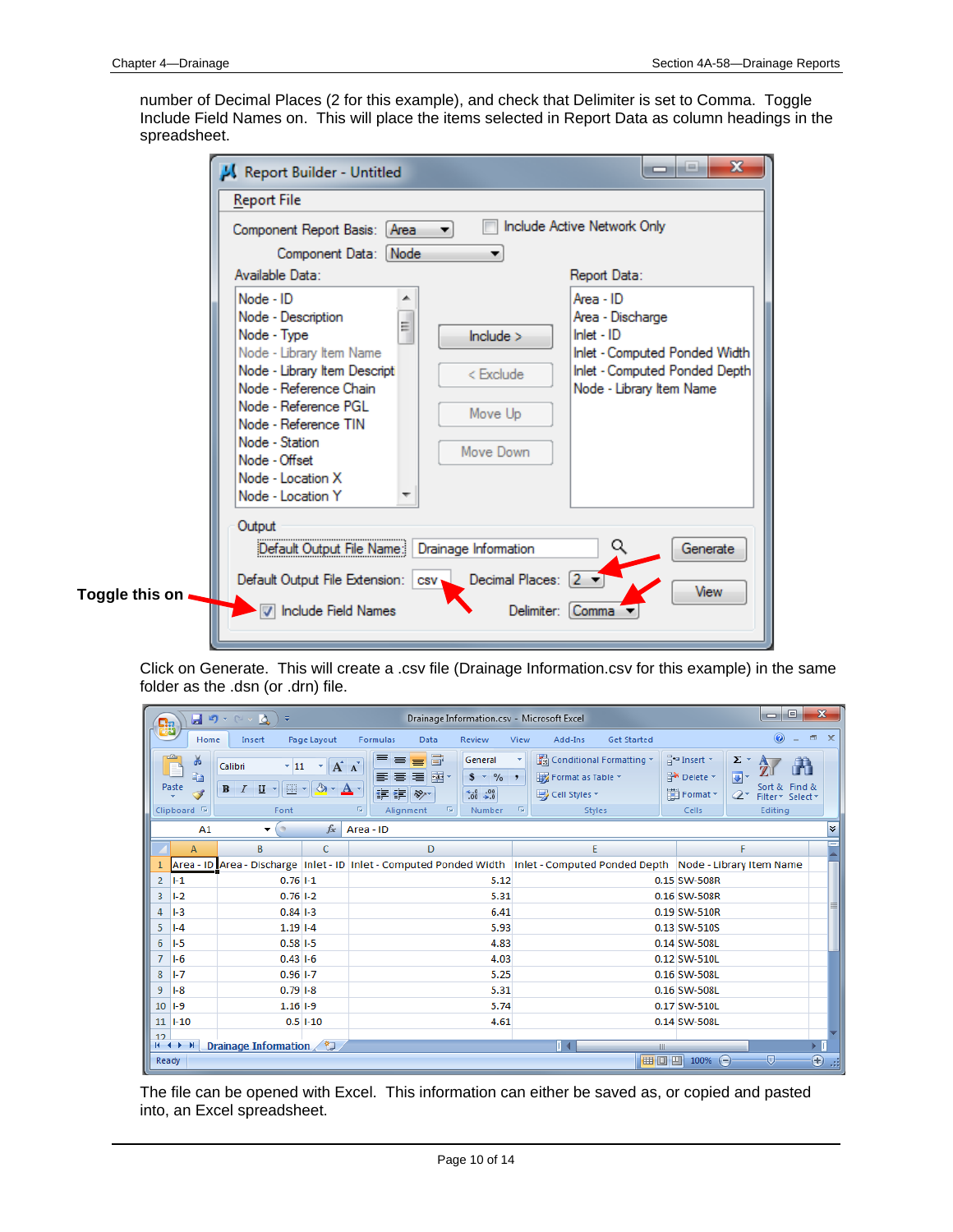#### **Drainage Generate Report**

Designers can generate a report without going through the Drainage Report Builder by choosing the Drainage Generate Report option. A .drf file is required. Selecting the Drainage Generate Report option opens the following dialog box:

| $\equiv$<br>Generate Report  |  |
|------------------------------|--|
| Drainage Report Format File: |  |
| Output File Name:            |  |
| Generate<br>View             |  |

Use the browse  $\Omega$  icon to browse to the desired .drf file (Drainage Information.drf for this example). Type in an Output File Name (Drainage Information for this example).

| i=i<br><sup>1</sup> Generate Report                           |  |
|---------------------------------------------------------------|--|
| Drainage Report Format File:   inage\Drainage Information.drf |  |
| Output File Name: Drainage Information                        |  |
| Generate<br>View                                              |  |

Click on Generate. This will create a .csv file (Drainage Information.csv for this example) in the same folder as the .dsn (or .drn) file.

| Cn         | ы                                                | $-9 - 10$<br>Ξ                                                                |                       |                                                                                                                                    |                                                                               | Drainage Information.csv - Microsoft Excel                                                                   |                    |                                                                 | ▣<br>$\Box$                                                                          | $\mathbf{x}$           |
|------------|--------------------------------------------------|-------------------------------------------------------------------------------|-----------------------|------------------------------------------------------------------------------------------------------------------------------------|-------------------------------------------------------------------------------|--------------------------------------------------------------------------------------------------------------|--------------------|-----------------------------------------------------------------|--------------------------------------------------------------------------------------|------------------------|
|            | Home                                             | Insert                                                                        | Page Layout           | Data<br>Formulas                                                                                                                   | Review                                                                        | Add-Ins<br>View                                                                                              | <b>Get Started</b> |                                                                 | 0                                                                                    | $\Box$<br>$\mathbf{x}$ |
|            | đ.<br>G)<br>Paste<br>Í<br>Clipboard <sup>5</sup> | $\mathbf{r}$ 11<br>Calibri<br>B<br>$\mathbf{B}$<br>$\mathcal{I}$<br>U<br>Font | $A^A$<br>$\mathbf{A}$ | 同<br>ᆖ<br>$\equiv$<br>$=$<br>리트를 보면<br>年細<br>$\frac{1}{2}$<br>$\overline{\mathbb{F}_2}$<br>Б.<br>Alignment                         | General<br>$$ - \frac{9}{6}$ ,<br>$\frac{80}{66}$ - $\frac{90}{60}$<br>Number | Conditional Formatting *<br>Format as Table *<br>Cell Styles<br>$\overline{\mathbb{F}_2}$ .<br><b>Styles</b> |                    | $\frac{1}{11}$ = Insert $\tau$<br>Delete *<br>Format *<br>Cells | $\Sigma$ +<br>同一<br>Sort & Find &<br>$\mathcal{Q}^+$<br>Filter * Select *<br>Editing |                        |
|            | A1                                               | <b>OL</b><br>۰                                                                | $f_x$                 | Area - ID                                                                                                                          |                                                                               |                                                                                                              |                    |                                                                 |                                                                                      | ¥                      |
|            | A                                                | B                                                                             | C                     | D                                                                                                                                  |                                                                               | E                                                                                                            |                    |                                                                 |                                                                                      |                        |
|            |                                                  |                                                                               |                       | Area - ID Area - Discharge   Inlet - ID   Inlet - Computed Ponded Width   Inlet - Computed Ponded Depth   Node - Library Item Name |                                                                               |                                                                                                              |                    |                                                                 |                                                                                      |                        |
| 2          | $1-1$                                            | $0.761 - 1$                                                                   |                       |                                                                                                                                    | 5.12                                                                          |                                                                                                              |                    | 0.15 SW-508R                                                    |                                                                                      |                        |
| 3          | $I-2$                                            | $0.76$ $1-2$                                                                  |                       |                                                                                                                                    | 5.31                                                                          |                                                                                                              |                    | 0.16 SW-508R                                                    |                                                                                      |                        |
| 4          | $1-3$                                            | $0.84$ $-3$                                                                   |                       |                                                                                                                                    | 6.41                                                                          |                                                                                                              |                    | 0.19 SW-510R                                                    |                                                                                      |                        |
| 5          | $I - 4$                                          | $1.19$ $I-4$                                                                  |                       |                                                                                                                                    | 5.93                                                                          |                                                                                                              |                    | 0.13 SW-510S                                                    |                                                                                      |                        |
| 6          | $I-5$                                            | $0.58$ I-5                                                                    |                       |                                                                                                                                    | 4.83                                                                          |                                                                                                              |                    | 0.14 SW-508L                                                    |                                                                                      |                        |
| 7          | $1-6$                                            | $0.431 - 6$                                                                   |                       |                                                                                                                                    | 4.03                                                                          |                                                                                                              |                    | 0.12 SW-510L                                                    |                                                                                      |                        |
| 8          | $1-7$                                            | $0.96$ I-7                                                                    |                       |                                                                                                                                    | 5.25                                                                          |                                                                                                              |                    | 0.16 SW-508L                                                    |                                                                                      |                        |
| 9          | $1-8$                                            | $0.791 - 8$                                                                   |                       |                                                                                                                                    | 5.31                                                                          |                                                                                                              |                    | 0.16 SW-508L                                                    |                                                                                      |                        |
| $10$ $I-9$ |                                                  | $1.16$ $I-9$                                                                  |                       |                                                                                                                                    | 5.74                                                                          |                                                                                                              |                    | 0.17 SW-510L                                                    |                                                                                      |                        |
|            | $11$ $1-10$                                      |                                                                               | $0.5$ $1-10$          |                                                                                                                                    | 4.61                                                                          |                                                                                                              |                    | 0.14 SW-508L                                                    |                                                                                      |                        |
| 12         | $H + H$                                          | Drainage Information                                                          |                       |                                                                                                                                    |                                                                               |                                                                                                              | Ш                  |                                                                 |                                                                                      | ΣП                     |
| Ready      |                                                  |                                                                               |                       |                                                                                                                                    |                                                                               |                                                                                                              | 田 回 凹              | $100% =$                                                        | σ                                                                                    | $^\circledast$         |

The file can be opened with Excel. This information can either be saved as, or copied and pasted into, an Excel spreadsheet.

## **Filling in Tabulation 104-5B**

Tabulation 104-5B is accessed through CopySeed. The process for filling it in involves two steps: 1) create .csv files, and 2) import the .csv files into Tabulation 104-5B. The process described below does not work in ProjectWise, so the .csv files and tabulation need to be saved either on the W drive on the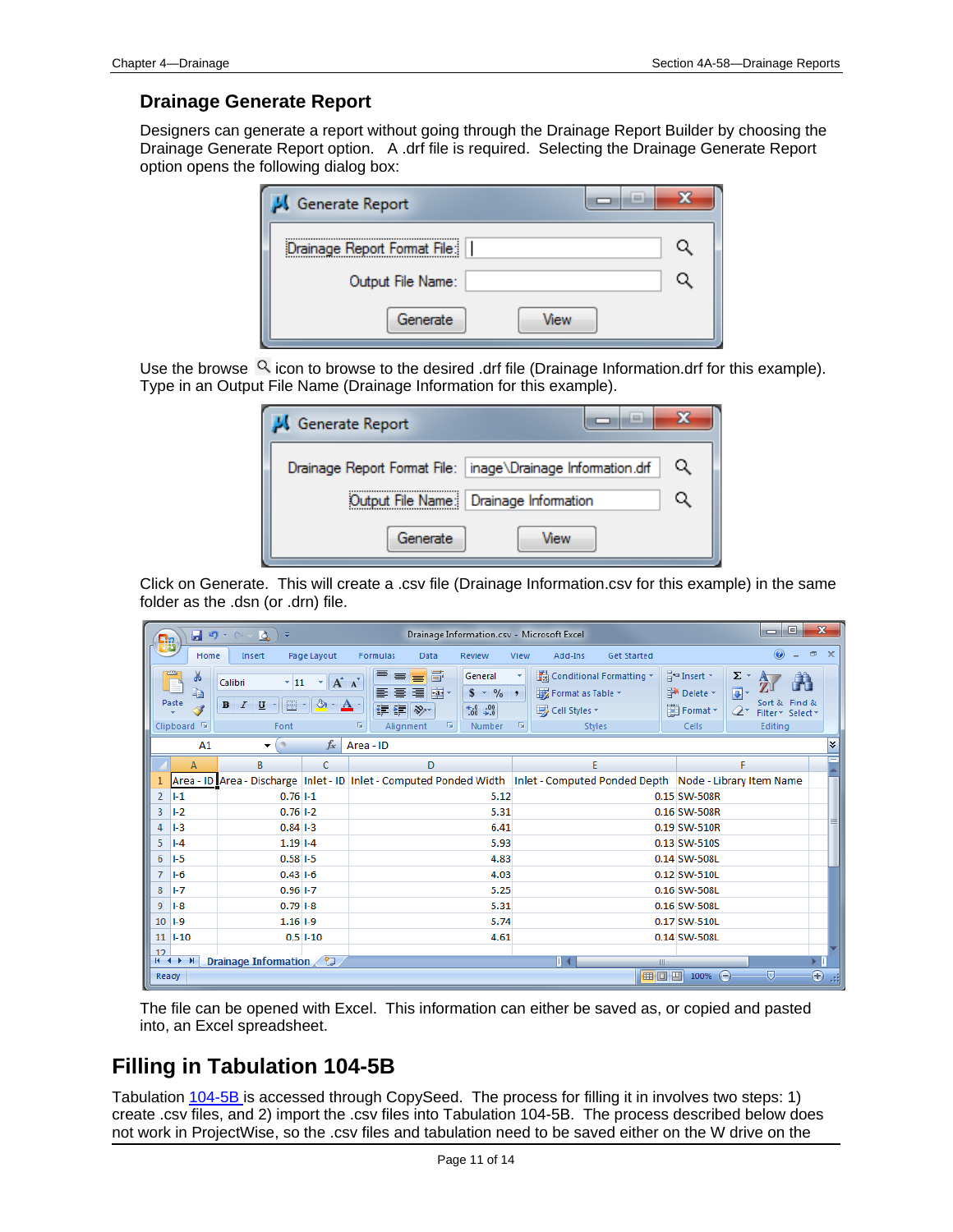desktop. After loading the tab, click on Enable Content to enable the macros. Click on Add-ins to get to Import Data.

|             | $\mathbf{H} \Leftrightarrow \mathbb{R} \rightarrow \mathbb{R}$ |                 |                                                             |          |      |        |      |         |             |
|-------------|----------------------------------------------------------------|-----------------|-------------------------------------------------------------|----------|------|--------|------|---------|-------------|
| <b>File</b> | Home                                                           | Insert          | Page Layout                                                 | Formulas | Data | Review | View | Add-ins | ProjectWise |
| Snaght [    | Window                                                         | ÷               |                                                             |          |      |        |      |         |             |
|             |                                                                |                 | Import Data Build Print Sheet(s) Bid Item Calculation Sheet |          |      |        |      |         |             |
|             |                                                                |                 |                                                             |          |      |        |      |         |             |
|             |                                                                | Custom Toolbars |                                                             |          |      |        |      |         |             |
|             | 104_5B_Menu : Import Data                                      |                 | fx                                                          |          |      |        |      |         |             |
| 11TU        |                                                                |                 |                                                             |          |      |        |      |         |             |

#### **Create .csv Files**

As noted above, two preference files are located in the

PWMain\Documents\Standards\RoadDesign\Civil\Drainage folder for filling in Tabulation 104-5B: Intakes and Utility Accesses.drf and Pipes.drf. These files are used to create the .csv files that populate Tabulation 104-5B. Follow the instructions under Drainage Report Builder or Drainage Report Generate to create the .csv files.

**Note:** using Drainage Report Generate will create a .csv which includes all networks. To create a .csv for an active network, use Drainage Report Builder and toggle Include Active Network Only on. Check the .csv files for errors that may have occurred in the Generate Report process. Make modifications to the .csv files (e.g. inserting rows between the Pipe rows so they line up with the Intake rows, or modifying any of the items) prior to importing the files into the tabulation.

#### **Import .csv Files**

To import the.csv files into Tabulation 104-5B, click on Import Data. You will be prompted to select an Intakes and Utility Accesses csv file.

| 日                                                                            | カーラーキ                          |                 |                                                             |                             |             |      |                                        |                 |                       |                                        |              |                | Tabulation 104-5B.xlsm - Excel                 |      |              |                                                                                  |    |
|------------------------------------------------------------------------------|--------------------------------|-----------------|-------------------------------------------------------------|-----------------------------|-------------|------|----------------------------------------|-----------------|-----------------------|----------------------------------------|--------------|----------------|------------------------------------------------|------|--------------|----------------------------------------------------------------------------------|----|
| File                                                                         | Home                           | Insert          | Page Layout                                                 |                             | Formulas    | Data | Review                                 | View            | Add-ins               |                                        | ProjectWise  | <b>ACROBAT</b> |                                                |      |              | $Q$ Tell me what you want to do                                                  |    |
|                                                                              | SnagIt T Window                |                 | Import Data Build Print Sheet(s) Bid Item Calculation Sheet |                             |             |      |                                        |                 |                       |                                        |              |                |                                                |      |              |                                                                                  |    |
|                                                                              |                                | Custom Toolbars |                                                             |                             |             |      |                                        |                 |                       |                                        |              |                |                                                |      |              |                                                                                  |    |
| R46                                                                          | $\overline{\phantom{a}}$       | ÷.<br>$\times$  | $f_x$<br>$\sim$                                             |                             |             |      |                                        |                 |                       |                                        |              |                |                                                |      |              |                                                                                  |    |
| А<br>$\frac{q\left( 1+q\left( 1\right) \right) }{\left\vert 1\right\vert }=$ |                                | B               |                                                             |                             | $\mathbf c$ |      |                                        | D               | E                     | F                                      |              | G              | H                                              | -1   | J            | κ                                                                                | L  |
|                                                                              | Designer Info                  |                 |                                                             |                             |             |      |                                        |                 |                       |                                        |              |                |                                                |      |              | Design Length, Slope, and Flowlines an<br>of the Design Length to account for es |    |
|                                                                              |                                |                 |                                                             |                             |             |      |                                        |                 |                       |                                        |              |                | This Data Entry Sheet fills Tab 104-5B effect: |      |              |                                                                                  |    |
| apapebagatanaaababaspees<br>No.                                              | Location Station and<br>Offset |                 |                                                             | *Type or Standard Road Plan |             |      | Form<br>Grade                          | Bottom<br>Well1 | Extension<br>Length** |                                        | Notes        | Line<br>Number | Intake/<br>Utility<br>Access No.               |      | Class<br>"D" | Pipe <sup>①</sup><br>Diameter                                                    |    |
|                                                                              |                                |                 |                                                             |                             |             |      |                                        | Elev.           | Elev.                 | FT.                                    |              |                |                                                | From | To           |                                                                                  | IN |
|                                                                              |                                |                 |                                                             |                             |             |      | <b>Intake and Utility Accesses CSV</b> |                 |                       |                                        | $\mathbf{x}$ |                |                                                |      |              |                                                                                  |    |
|                                                                              |                                |                 |                                                             |                             |             |      |                                        |                 |                       |                                        |              |                |                                                |      |              |                                                                                  |    |
|                                                                              |                                |                 |                                                             |                             |             |      |                                        | CSV file.       |                       | Select a "Intake and Utility Accesses" |              |                |                                                |      |              |                                                                                  |    |
|                                                                              |                                |                 |                                                             |                             |             |      |                                        |                 |                       |                                        |              |                |                                                |      |              |                                                                                  |    |
|                                                                              |                                |                 |                                                             |                             |             |      |                                        |                 |                       |                                        |              |                |                                                |      |              |                                                                                  |    |
|                                                                              |                                |                 |                                                             |                             |             |      |                                        |                 |                       |                                        |              |                |                                                |      |              |                                                                                  |    |
| cacksessessesses<br>39<br><u>ce</u>                                          |                                |                 |                                                             |                             |             |      |                                        | Ok              |                       |                                        |              |                |                                                |      |              |                                                                                  |    |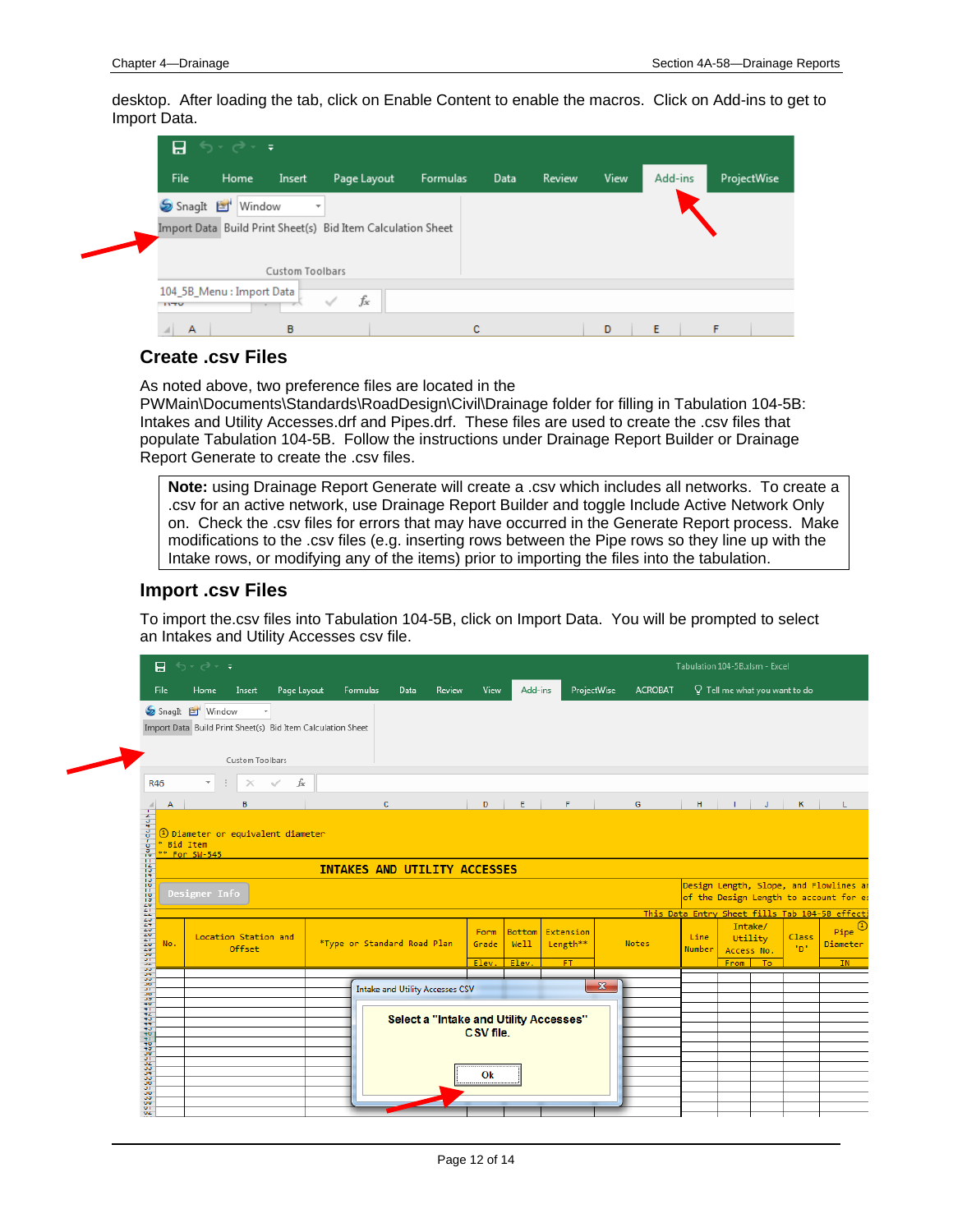Click Ok and browse to the desired file. Click on Open. The Intakes and Utility Accesses columns will populate automatically and you will be prompted to select a Pipes csv file.

|                                                             | 日                       | カーペーキ                                                                                             |                                     |                  |                       |                       |                         |                | Tabulation 104-5B.xlsm - Excel                                                     |              |                                          |
|-------------------------------------------------------------|-------------------------|---------------------------------------------------------------------------------------------------|-------------------------------------|------------------|-----------------------|-----------------------|-------------------------|----------------|------------------------------------------------------------------------------------|--------------|------------------------------------------|
|                                                             | File                    | Page Layout<br>Home<br>Insert                                                                     | Formulas<br>Review<br>Data          | View             | Add-ins               | ProjectWise           | <b>ACROBAT</b>          |                | $\Omega$ Tell me what you want to do                                               |              |                                          |
|                                                             |                         | SnagIt L'Window<br>Import Data Build Print Sheet(s) Bid Item Calculation Sheet<br>Custom Toolbars |                                     |                  |                       |                       |                         |                |                                                                                    |              |                                          |
|                                                             |                         |                                                                                                   |                                     |                  |                       |                       |                         |                |                                                                                    |              |                                          |
|                                                             |                         | fx<br>$\overline{\phantom{a}}$<br>$\times$<br>$\checkmark$                                        |                                     |                  |                       |                       |                         |                |                                                                                    |              |                                          |
|                                                             | А                       | B                                                                                                 | c                                   | D                | E.                    | F                     | G                       | H              | $\mathbf{L}$<br>J.                                                                 | κ            | L                                        |
| $\frac{c_1 + c_2 + c_3 + \cdots}{c_1 + c_2 + \cdots + c_n}$ | $\overline{b}$ Bid Item | 4) Diameter or equivalent diameter<br>$\frac{1}{10}$ ** For SW-545                                |                                     |                  |                       |                       |                         |                |                                                                                    |              |                                          |
| 11                                                          |                         |                                                                                                   | <b>INTAKES AND UTILITY ACCESSES</b> |                  |                       |                       |                         |                |                                                                                    |              |                                          |
|                                                             |                         | Designer Info                                                                                     |                                     |                  |                       |                       |                         |                | Design Length, Slope, and Flowlines a                                              |              |                                          |
|                                                             |                         |                                                                                                   |                                     |                  |                       |                       |                         |                | of the Design Length to account for e                                              |              |                                          |
|                                                             |                         | Location Station and<br>Offset                                                                    | *Type or Standard Road Plan         | Form<br>Grade    | <b>Bottom</b><br>Well | Extension<br>Length** | <b>Notes</b>            | Line<br>Number | This Data Entry Sheet fills Tab 104-5B effect:<br>Intake/<br>Utility<br>Access No. | Class<br>"D" | Pipe <sup><sup>①</sup></sup><br>Diameter |
|                                                             |                         |                                                                                                   |                                     | Elev.            | Elev.                 | <b>FT</b>             |                         |                | <b>From</b><br>To:                                                                 |              | <b>IN</b>                                |
|                                                             |                         | 1153+10.00, 31.5<br>1154+46.00, 31.5                                                              | <b>SW-508</b><br><b>SW-508</b>      | 1132.7           | 1128<br>1131.4 1126.4 |                       |                         |                |                                                                                    |              |                                          |
|                                                             |                         | 1155+95.00, 31.5                                                                                  | $SW-510$                            | 1130.3           |                       |                       |                         |                |                                                                                    |              |                                          |
|                                                             |                         | 1157+15.00, 31.5                                                                                  | SW-510                              | 1129.9           | <b>Pipes CSV</b>      |                       |                         |                | $\mathbf{x}$                                                                       |              |                                          |
|                                                             |                         | 1158+15.00, 31.5                                                                                  | <b>SW-508</b>                       | 1130.4           |                       |                       |                         |                |                                                                                    |              |                                          |
|                                                             |                         | 1165+37.00,<br>32.6                                                                               | $SW-510$                            | 1139             |                       |                       |                         |                |                                                                                    |              |                                          |
|                                                             |                         | 1163+60.00, 31.5                                                                                  | $SW-508$                            | 1137             |                       |                       | <b>Select a "Pipes"</b> |                |                                                                                    |              |                                          |
|                                                             |                         | 1162+18.00, 31.5                                                                                  | <b>SW-508</b>                       | 1135.1           |                       |                       | CSV file.               |                |                                                                                    |              |                                          |
|                                                             |                         | 1160+12.00, 31.5                                                                                  | SW-510                              | 1132.3           |                       |                       |                         |                |                                                                                    |              |                                          |
|                                                             |                         | 1159+20.00, 31.5<br>1158+35.49, 34.29                                                             | <b>SW-508</b><br>$RF-21$            | 1131.2<br>1130.6 |                       |                       |                         |                |                                                                                    |              |                                          |
|                                                             |                         | 1158+76.17, 34.66                                                                                 | $RF-21$                             | 1130.9           |                       |                       |                         |                |                                                                                    |              |                                          |
|                                                             |                         |                                                                                                   |                                     |                  |                       |                       | . Ok                    |                |                                                                                    |              |                                          |
|                                                             |                         |                                                                                                   |                                     |                  |                       |                       |                         |                |                                                                                    |              |                                          |
|                                                             |                         |                                                                                                   |                                     |                  |                       |                       |                         |                |                                                                                    |              |                                          |
| $\sigma$                                                    |                         |                                                                                                   |                                     |                  |                       |                       |                         |                |                                                                                    |              |                                          |
| $\overline{\mathbf{u}}$                                     |                         |                                                                                                   |                                     |                  |                       |                       |                         |                |                                                                                    |              |                                          |

Click Ok and browse to the desired file. Click on Open (or click Cancel if no pipes are to be added). The Pipes columns will populate automatically. If more networks are to be added, repeat the above processes to add more intakes and utility access and more pipes from the other networks.

## **Editing a Drainage Report**

Custom reports can be edited at any time. This is done through the Report Builder dialog box discussed above. Once the Drainage Report Builder dialog box has been opened, designers can modify custom built reports.

**Note:** The Intakes and Utility Accesses.drf and Pipes.drf files cannot be modified unless they are saved to the project directory.

To modify a report, go to *Report File→ Open*... and browse to the appropriate file. Report Data will populate with the items stored in the preference file (Drainage Information.drf for this example).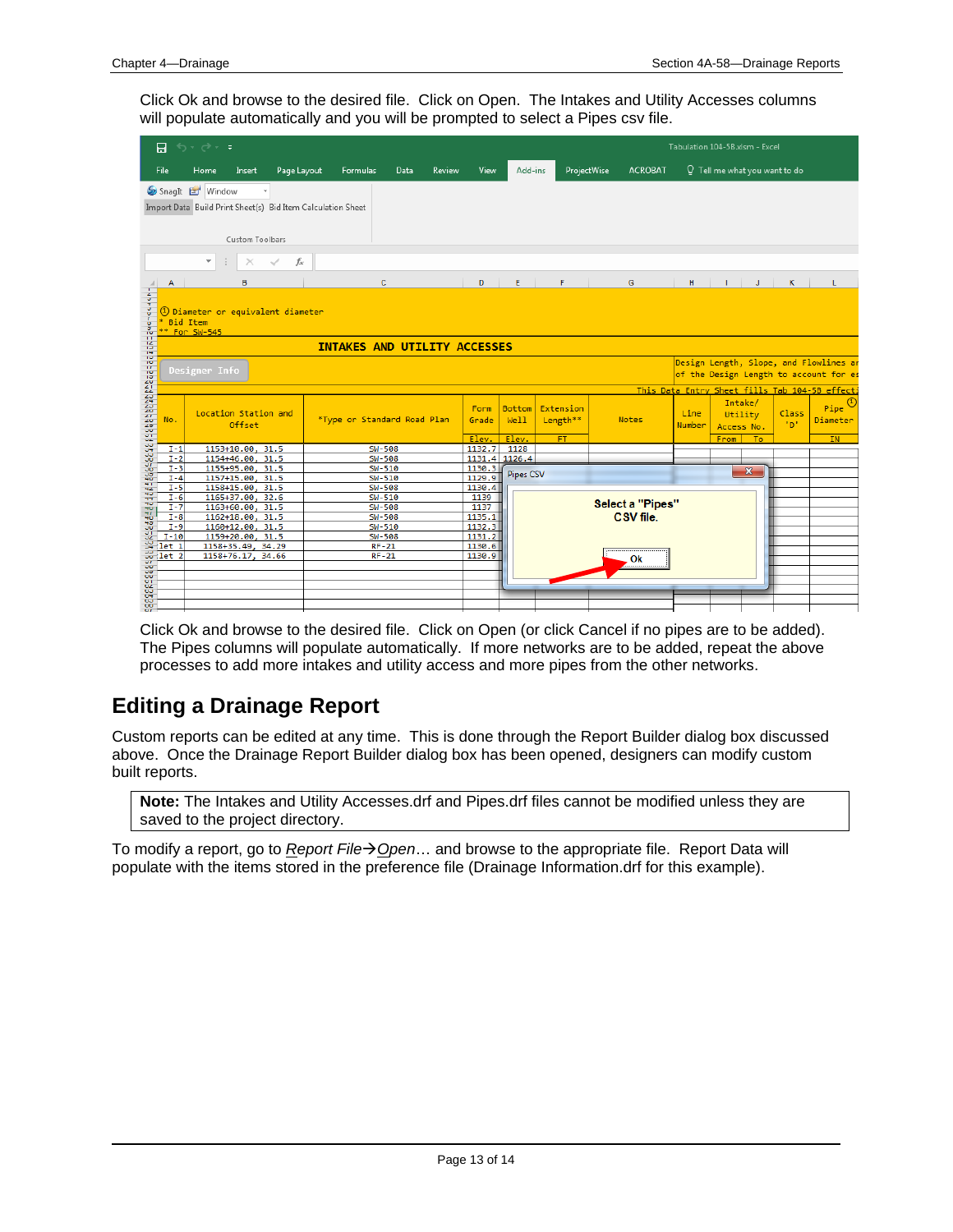| <b>Report File</b><br>Component Report Basis:<br>Area<br>Component Data: Node                                                                                                                                                                                                | Include Active Network Only                                                                                                                                                                   |
|------------------------------------------------------------------------------------------------------------------------------------------------------------------------------------------------------------------------------------------------------------------------------|-----------------------------------------------------------------------------------------------------------------------------------------------------------------------------------------------|
| Available Data:                                                                                                                                                                                                                                                              | Report Data:                                                                                                                                                                                  |
| Node - ID<br>┻<br>Node - Description<br>Ξ<br>Node - Type<br>Node - Library Item Name<br>Node - Library Item Descripti<br>Node - Reference Chain<br>Node - Reference PGL<br>Node - Reference TIN<br>Node - Station<br>Node - Offset<br>Node - Location X<br>Node - Location Y | Area - ID<br>Area - Discharge<br>$Inlet - ID$<br>include ><br>Inlet - Computed Ponded Width<br>Inlet - Computed Ponded Depth<br>< Exclude<br>Node - Library Item Name<br>Move Up<br>Move Down |
| Output<br>Default Output File Name:<br>Default Output File Extension:<br>Include Field Names                                                                                                                                                                                 | Q<br>Generate<br>None.csv<br>Decimal Places: $\begin{bmatrix} 2 \\ \end{bmatrix}$<br>CSV<br><b>View</b><br>Delimiter:   Comma                                                                 |

Include or Exclude items, or move items up or down, as needed. To overwrite the existing file, go to *Report FileSave*. To save a new file, go to *Report FileSave As*… and choose a file name and folder.